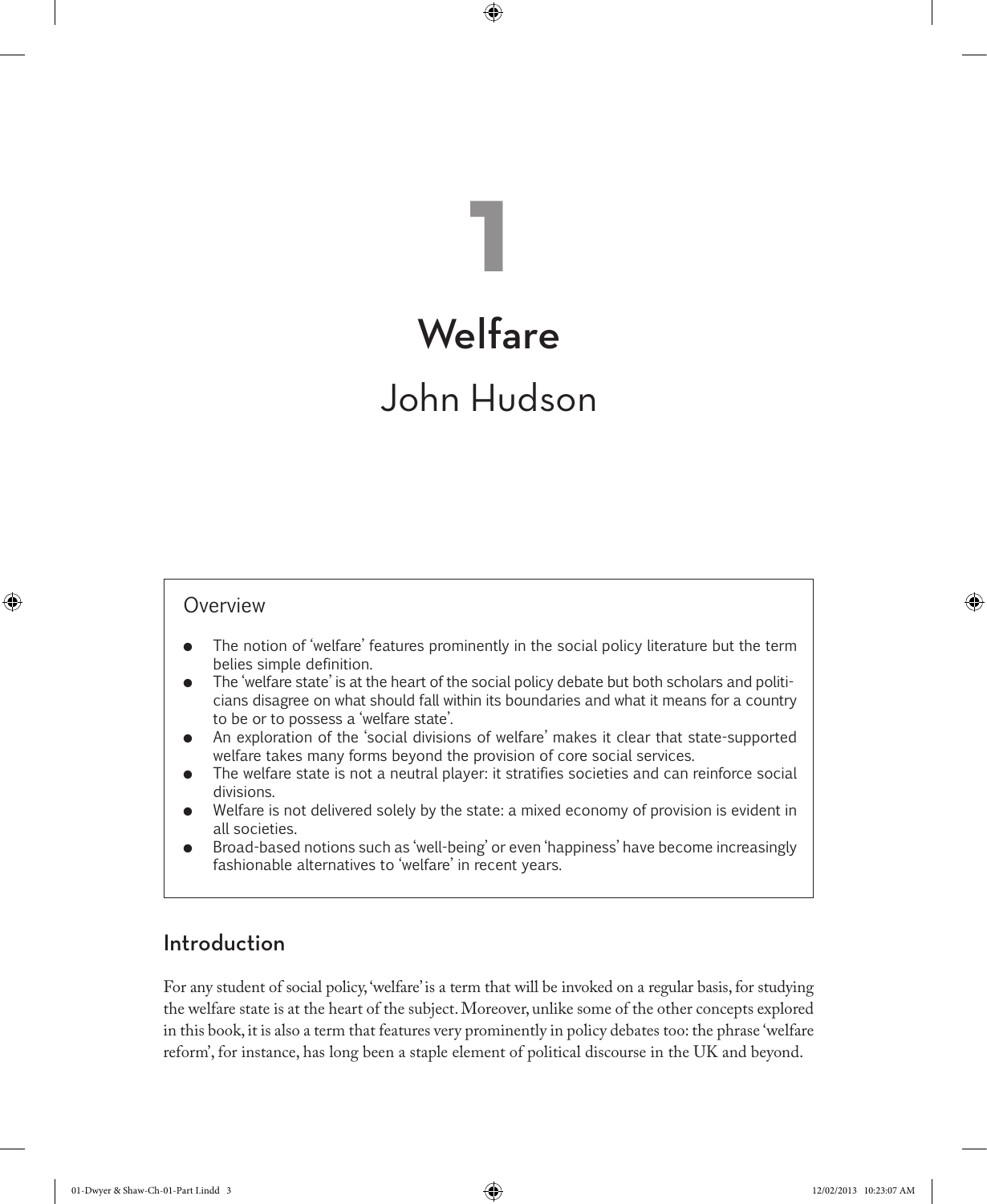⊕

Yet, despite its common usage – perhaps, even, because of it – the term is a slippery one that belies simple definition. Indeed, scholars and policy makers alike are prone to using the term somewhat unthinkingly, holding a general idea of what they mean by it but without a specific definition in mind. Partly this is because the term 'welfare' will always have a normative political dimension that makes it difficult to derive a commonly accepted meaning. This is true even for the everyday meaning of the word 'welfare', which is rooted in the fusion of the verb 'fare' with the adverb 'well': what does it mean for someone to fare well? What needs to be in place to ensure someone's welfare is protected? How can we be sure if someone's welfare is under threat? And does the word mean something altogether different if, say, we talk of the welfare of children, the welfare of families or even the welfare of animals, as people so commonly do? The answers to these questions will always remain, in part at least, political ones, reflecting different values, ideologies and world views.

However, the picture is further muddied by the fact that the term 'welfare' is regularly fused with other words and so can have subtly distinct meanings in specific contexts. So, for example, phrases such as 'welfare state', 'welfare service', 'welfare regime' and 'social welfare' all hint at different notions of welfare. Added to this, the meanings of these phrases are not permanently fixed and nor are they consistently deployed. So, for example, the meaning of the term 'welfare state' might change over time as governments expand or contract the range of services commonly provided to citizens. Similarly, while some scholars or policy makers might favour a very narrow definition of the term 'welfare state', others might argue that our understanding is enhanced by a much broader conception.

For those new to the subject of social policy, it may be frustrating to find that the term 'welfare' is used in such loose and overlapping ways. Certainly, it seems likely to be a source of confusion for some, for many authors use the phrase inconsistently or without precision and clarity. Worse still for our purposes here, many authors simply take the phrase for granted: there are numerous textbooks with 'welfare' in the title that begin with an introductory chapter that outline the author's understanding of the key elements of the book title but omit any definition of the term 'welfare'. Much of the time, the phrase is used merely to signal that the author's concern is with issues of pertinence to social policy rather than to policy and politics more generally. So, for instance, in *Understanding the Policy Process: Analysing Welfare Policy and Practice* Stuart Lowe and I use the term 'welfare' to flag that the book is concerned with how social policies such as health care or social security are shaped by the policy process and we ignore issues outside of this sphere such as those relating to defence policy or foreign policy (see Hudson and Lowe, 2009).

However, it is also fair to say that the term is often used in a rather general sense because scholars wish to avoid engaging with what can be rather complex definitional issues each time they flag 'welfare', broadly conceived, as the being the focus of their attention. As we will show in this chapter, these issues go right to the heart of the purpose of social policy in both theory and practice, so rehearsing them each time the phrase 'welfare' is invoked would be exhausting. Yet, as with so many first principle-type debates, periodic reflection on the issues is essential, for they act as both a guide for the subject as a whole and raise fundamental questions about the purpose of social policy.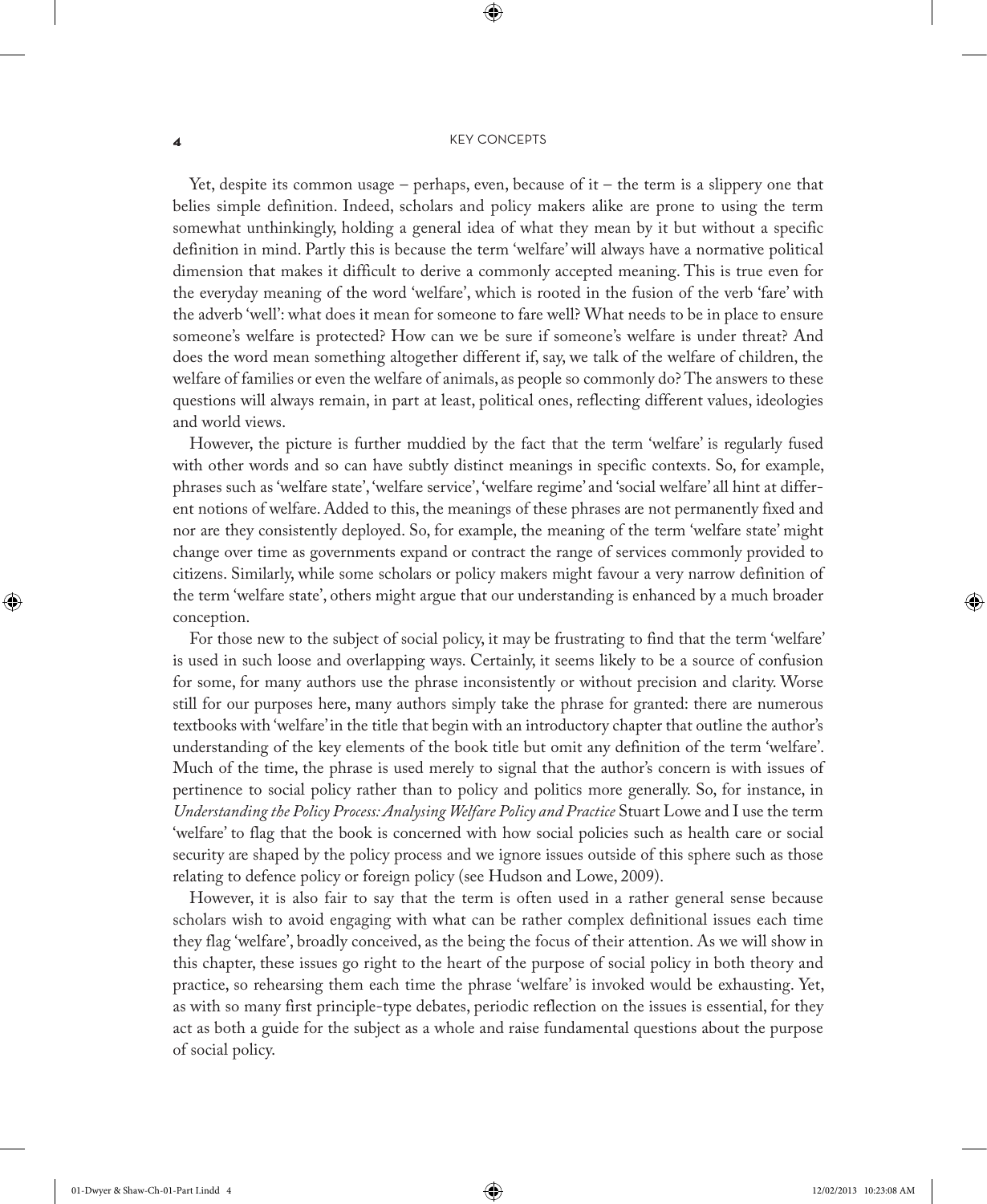#### WELFARE 5

⊕

## The welfare state

The most common usage of the term 'welfare' in the social policy literature comes through the notion of the 'welfare state', the examination of which is at the heart of the subject. Indeed, as Hill (2000: 8) notes, 'The study of social policy, as it has developed in Britain, has been concerned to examine the extent to which the welfare state meets people's needs'.

Yet, in keeping with the tenor of the discussion so far, it may come as little surprise to readers that there is confusion over the origins of the term. McGregor (1961: 34) suggested it was 'a phrase first coined by some unknown [newspaper] sub-editor in 1945' but others have claimed the term can be traced back to 1941 when the then Archbishop of York, William Temple, used the term as a contrast to the 'warfare state' being pursued by Hitler in Nazi Germany (see Timmins, 1995: 6; Lunt, 2008: 415; *Oxford English Dictionary*, 2012). The timing of the first utterances is no accident: the Beveridge Report, published in 1942, outlined a radical and popular plan for addressing major social ills in the UK and it is commonly suggested that the raft of Beveridge-inspired social reforms implemented by the 1945–51 post-War Labour government marked the moment that the UK became a 'welfare state' (Alcock, 2008: 6; Fraser, 2009: 2). Yet, as Timmins (1995: 6–7) notes, the phrase 'welfare state' was hardly in common usage at that point, with the Prime Minister of the day, Clement Attlee, only adopting the phrase for the 1950 General Election, and *The Oxford English Dictionary* including its first entry for the phrase as late as 1955.

This confusion over the origins of the term 'welfare state' is accompanied by disagreement over its meaning. Indeed, in his classic exploration of welfare capitalism, Esping-Andersen (1990: 18) noted with some exasperation that 'the welfare state itself has generally received scant conceptual attention'. Bryson (1992: 36) suggests that the term 'is used when a nation has at least a minimum level of institutionalized provisions for meeting the basic economic and social requirements of its citizens'. Mishra (1984: ix) has suggested that even at the most basic level the term has a double meaning, including 'both the idea of state responsibility for welfare as well as the set of institutions and practices through which the idea is given effect'. More prosaically, Titmuss (1956: 38) distinguished between the 'performance' and the 'promise' of the welfare state.

Spicker (1995: 274) echoes the above in offering up one definition of the welfare state as 'the delivery of social services by the state [and] the strategy of developing inter-related services to deal with a wide range of social problems'. But, ambiguity exists in terms of which services might be deemed the 'social services' that fall under the purview of the welfare state. In the UK at least, it is not uncommon for scholars to draw the boundaries of the welfare state around services dealing with the five giant social evils identified by Beveridge: what we would describe in modern-day language as social security/income protection, health care, education, employment and housing (e.g. Timmins, 1995; Hudson et al., 2008), perhaps with the addition of social care too (e.g. Hill, 2000; Hill and Irving, 2009). Others, however, would draw the boundaries of the welfare state much more broadly, including areas such as transport policy, the environment, food policy and access to the internet (see Bochel, 2009), while some go even further and suggest that a 'new social policy' should include issues around leisure, consumption and sport (Cahill, 1994). It is perhaps fair to say that the majority view favours a more traditional approach. Spicker (1995: 5) even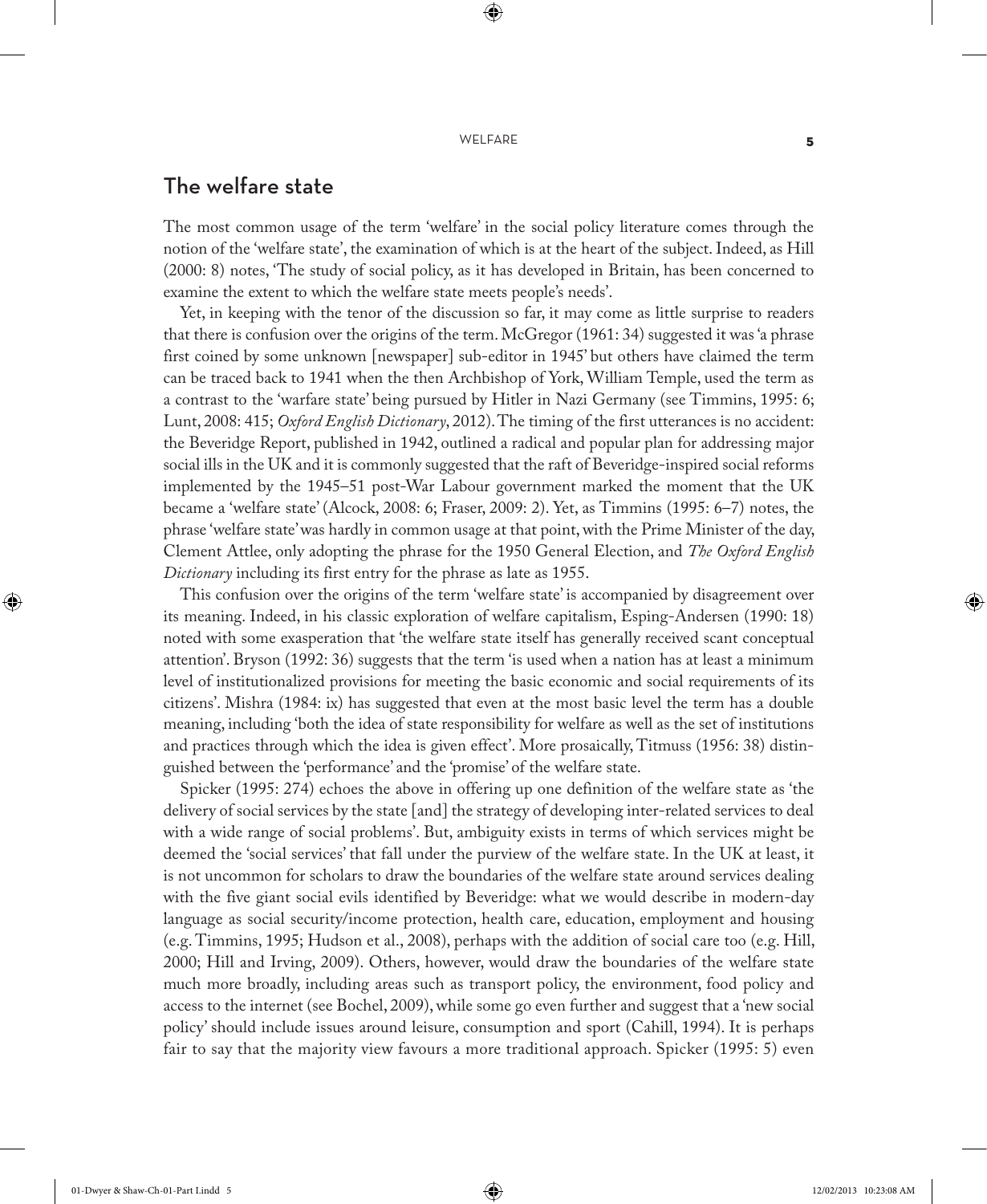⊕

suggests that those who argue for a broad approach 'are really interested in a different subject area'. Yet even accepting the narrow definition of the welfare state brings definitional problems because the range of services that might fall under a deceptively simple heading such as 'health care' or 'education' is vast: should, for instance, an effective health service include access to gyms, cosmetic surgery or healthy-eating classes (Hudson et al., 2008)?

Ambiguity exists not only in terms of which services comprise the welfare state, but also in the extent and quality of the services required. Spicker (1995: 82) argues that there is an inherent ambiguity in the term because it is used 'both as a form of description and as a normative argument', and notes that there is an idealism or even mythology around the notion of the 'welfare state', which for some might also be defined as 'an ideal in which services are provided comprehensively and at the best level possible' (Spicker, 1995: 274). Therborn (1983, cited in Castles, 2004: 31) believes we should reserve the label for states in which the majority of routine policy activities are devoted to the promotion of welfare, rather than for the achievement of other goals such as defence or economic growth: in other words, much as we might distinguish someone who plays football from those who are football players, states that provide welfare services may not meet the definition of what constitutes a welfare state. Indeed, it is for this reason that some challenge the idea that the British welfare state emerged following the post-War Beveridge inspired reforms as it 'begs questions about […] why these reforms should be seen as achieving it' (Alcock, 2008: 6). Similarly, Timmins (1995: 7) worries that such a conception 'suffers the drawback of being static, as though "the welfare state" were a perfect work, handed down in tablets of stone in 1945'. As he notes, 'Beveridge hated the phrase and refused to use it, disliking its "Santa Claus" and "brave new world" connotations' (Timmins, 1995: 7).

## Social divisions of welfare

These debates about what the welfare state is or should be make clear that the complexity of defining the 'welfare state' is more than a scholarly problem for it necessarily engages with normative political issues. One of the earliest scholars of welfare, Richard Titmuss, was hugely sensitive to such issues, not least because once the term 'welfare state' entered popular usage in the 1950s it was often invoked in a pejorative fashion as hostile commentators lined up to attack what they viewed to be the negative impacts of the growth of the welfare state. Indeed, way back in the mid-1950s Titmuss (1956: 37) warned of the 'tyranny of stereotypes' in popular debate that built on flawed conceptions of need, the welfare state and social services. He offered an analysis of the 'social divisions of welfare' to challenge these misconceptions, arguing that debate about the welfare state dealt purely with 'social welfare' – the provision of the core social services – while two other forms of state-sponsored welfare of greater benefit to higher earners – fiscal welfare and occupational welfare – remained largely unexamined.

Titmuss used fiscal welfare as shorthand for the range of tax breaks and allowances the state grants to individuals and households. These have varied in nature and significance over time but his central point that these allowances represent a form of social service remains as valid today as it was then. In fact, they have become increasingly prominent tools of social policy reform in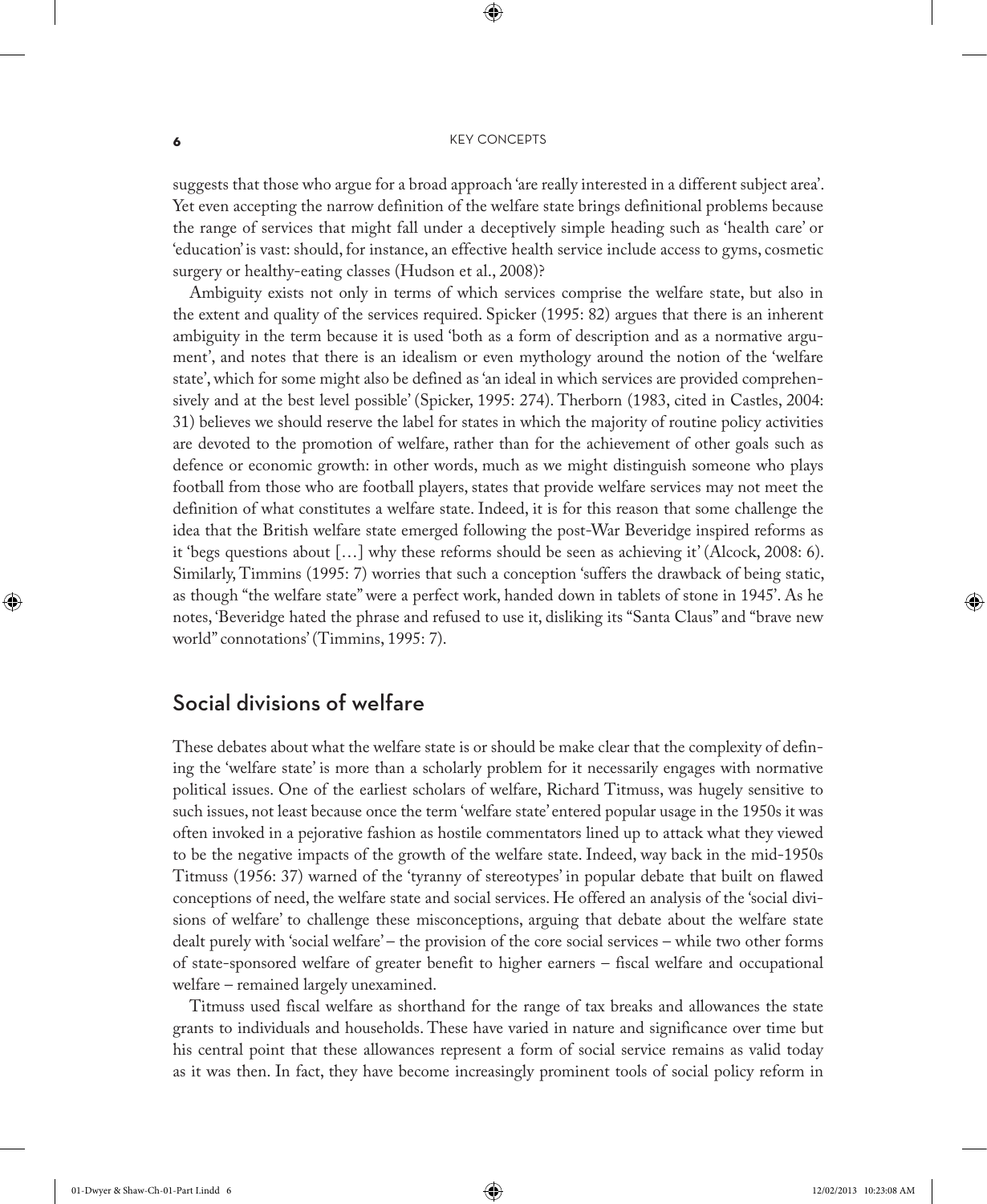#### WELFARE **7**

⊕

recent years (Hudson et al., 2008). However, as they are less visible than (say) social security benefit payments or health service expenditures, they can be stubbornly difficult to measure and so often represent something of a 'hidden' benefit. Indeed, this was in large part the point Titmuss was making: fiscal welfare often favours those with larger incomes and so represents a hidden way in which their welfare is promoted by the state. As a case in point, at the time of writing this chapter, the UK government revealed the results of a Treasury analysis that showed that some of the richest people in the country were using tax allowances for charitable donations to bring their personal income tax rate to less than half the rate paid by the average citizen which, in some cases, allowed multi-millionaires to pay no income tax whatsoever (Winnett et al., 2012).

The notion of occupational welfare refers to the additional benefits that many employers provide their workers – often, as Titmuss noted, at some considerable expense to the Exchequer – in the form of items such as occupational pensions, company health care and sick pay schemes, education and training grants, company cars, and subsidized meals and rail tickets. Titmuss (1956: 52) suggested at the time that these benefits disproportionately favoured higher earners and, in effect, operated as 'concealed multipliers of occupational success'. Much the same is true today, particularly for those employed in the higher echelons of international corporations at the heart of the global economy where generous private health, education and housing allowances are commonplace as are 'equalization adjustments' that compensate for tax and social insurance contributions (Hudson, 2012).

Questions around the social division of welfare raise fundamental issues about who benefits from welfare provision. In drawing attention to these issues, Titmuss aimed to unpick narrow and simplistic stereotypes of the welfare state as being of benefit only to one group in society. In line with the Fabian thinking that imbued much of the early social policy literature, Titmuss's analysis was primarily (though not exclusively) concerned therefore with an analysis of class. However, later work, particularly from the 1980s onwards, offered a more nuanced analysis embedded in 'new critical approaches to welfare' (Williams, 1989: 39). This work called for a deeper analysis of the interrelations between welfare and gender and welfare and 'race' in particular, but also welfare and disability, age and sexuality too, all of which had been neglected in the welfare state literature. This, in turn, meant that many of the assumptions embedded within the welfare state about, for instance, the role of women in society had been inadequately explored or challenged in mainstream debates.

As Williams (1989: 161–2) has pointed out, while the Beveridge-inspired reforms of the 1940s

were significant developments for the welfare of the working class […] national and male chauvinism were built into the structure of these provisions. Woman's dependent status and her role as mother were reinforced by the developments, and the nationalist and imperialist sentiment of many of the policies created a ready framework for the unchallenged development of institutionalized racism.

In short, from the outset the UK welfare state prioritized the welfare of some groups over that of others, making it essential that we ask the question of 'whose welfare?' the welfare state promotes. Though there is greater awareness today of the ways in which the welfare state interacts with social divisions, no one could seriously claim that questions about the distribution of welfare no longer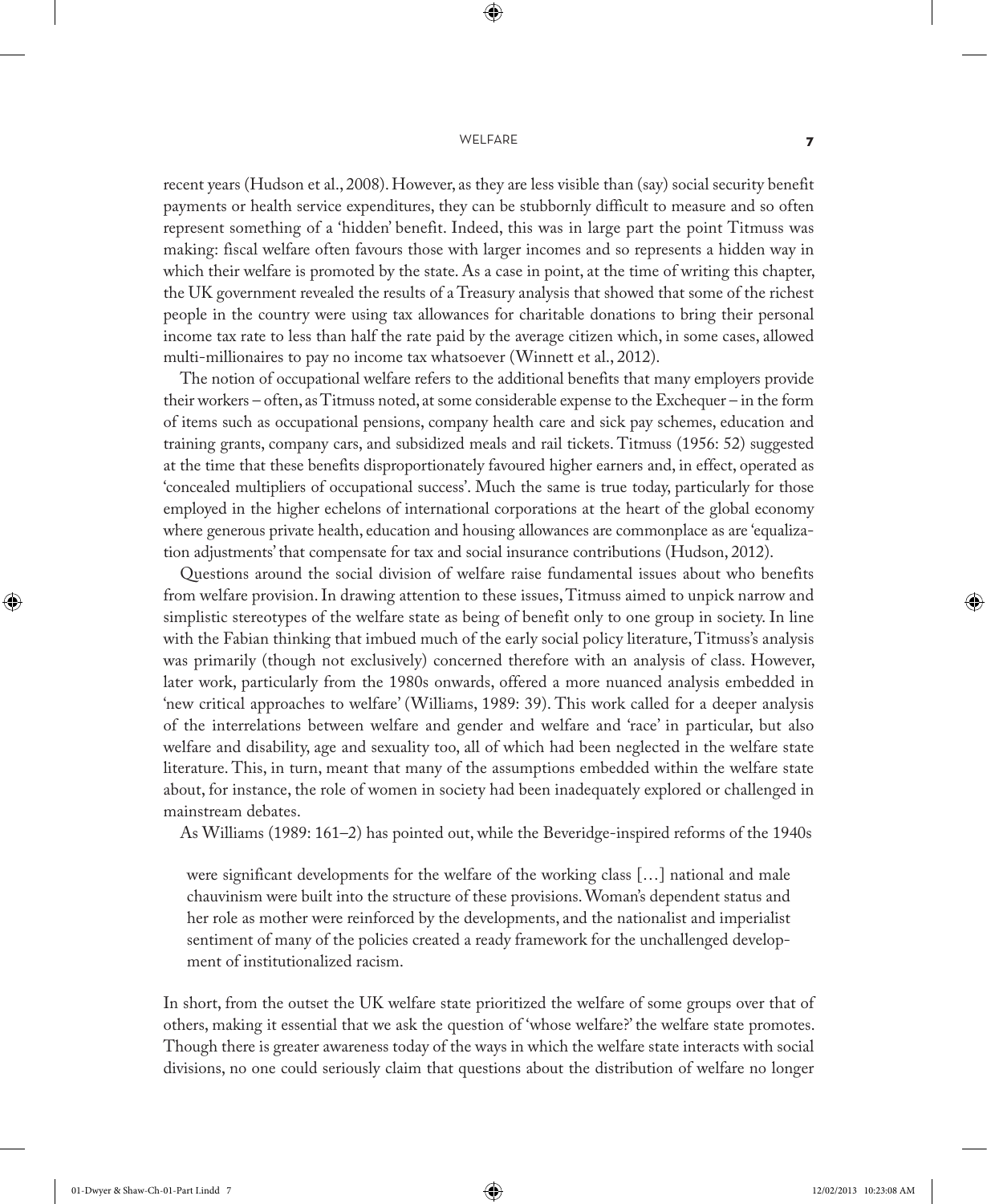⊕

need to be asked. Instead, the social policy literature is replete with studies that demonstrate the opposite (two examples of useful, recently published textbooks relevant here are Craig et al., 2012, and Roulstone and Prideaux, 2012).

The 'whose welfare?' question flows into related issues around liberty and control for it is often the case that protecting or promoting the welfare of one person or group of people requires limits to be placed on the freedom of others. At the simplest level, we can observe that the taxing of an individual's income to pay for services for others restricts the liberty of the taxed individual with respect to how they spend their income, but more complex examples can be found in areas such as criminal justice, anti-social behaviour laws and social work where a core focus of policy is to protect the welfare of some by regulating the behaviour of others.

## Welfare regimes and the welfare mix

As the above implies, the welfare state cannot be simply viewed as a neutral instrument that benevolently guards the welfare of citizens for it does not operate in a social vacuum. Instead, discussion of the social divisions of welfare makes clear that the analysis of welfare needs to be located in a broader discussion of the ways in which it interacts with other elements within society. As Esping-Andersen (1990: 23) argues: 'The welfare state is not just a mechanism that intervenes in, and possibly corrects, the structure of inequality; it is, in its own right, a system of stratification. It is an active force in the ordering of social relations'.

In his classic exploration of welfare capitalism, Esping-Andersen (1990) argued that this means we need to examine *welfare regimes* rather than merely examine the *welfare state* in isolation (see Chapter 12 for a further discussion). More specifically, he suggested that we should examine the roles played by the state, the market and the family in the provision of welfare (Esping-Andersen, 1990, 1999). In so doing, he suggested, we will find different models of welfare operating in different countries. Indeed, he argued there were, in broad terms, three types of welfare regime: a Liberal regime in which social rights were weak and there was little redistribution of income; a Social Democratic regime with strong social rights and high levels of income redistribution; and a Conservative/Corporatist regime with relatively strong social rights but modest income redistribution. Significantly, the roles of the state, market and family in the provision of welfare differ accordingly in each model of welfare (see Table 1.1) with, for instance, the state playing a minimal role in liberal regimes and individual citizens expected instead to make their own private welfare provision through the market where possible.

A crucial point to stress here is that while the balance between the roles the state, market and family play in welfare provision varies between societies, in all it is the case that each plays a role. Social policy theorists have used terms such as *welfare pluralism* ( Johnson, 1987) or the *mixed economy of welfare* (Powell, 2007) to capture the idea that welfare is provided not just by the state but also by private companies, voluntary organizations and families and communities. While it has always been the case that welfare has been provided through a mixed economy of providers, the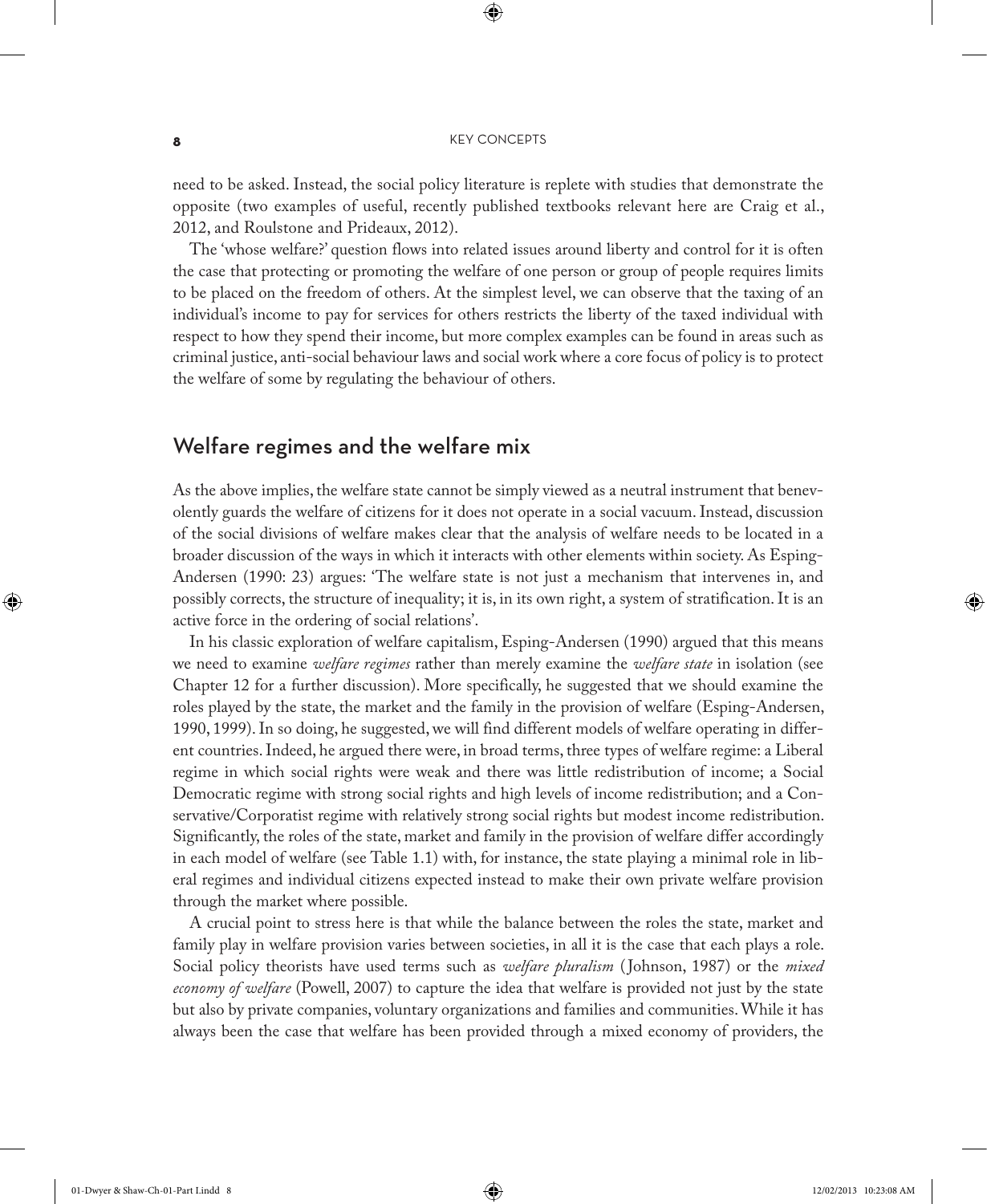⊕

|                                        | Liberal<br>regime | Social Democratic<br>regime |                        |
|----------------------------------------|-------------------|-----------------------------|------------------------|
|                                        |                   |                             | Conservative regime    |
| Role of family in provision of welfare | Marginal          | Marginal                    | Central                |
| Role of market in provision of welfare | Central           | Marginal                    | Marginal               |
| Role of State in provision of welfare  | Marginal          | Central                     | Subsidiary             |
| Strength of social rights              | Minimal           | Maximum                     | High (for breadwinner) |
| Key examples                           | USA               | Sweden                      | Germany and Italy      |

**Table 1.1** Esping-Andersen's welfare regimes summarized

Source: Esping-Andersen (1999)

subject of social policy has shown a stronger concern with issues around the welfare mix in recent years. In part, this is a reflection of current political trends, particularly in the UK where the main political parties have been keen to explore the roles that non-state actors might play in securing welfare. Indeed, Alcock (2008: 9) suggests that social policy analysis is now 'moving beyond statebased welfare, to focus not only upon public services but also upon partnerships between the state and other providers of welfare and well-being'.

## From welfare to well-being

If the study (and pursuit) of welfare is not, therefore, simply concerned with the social services provided by the state, then we are taken back to our initial question: what does welfare mean in the context of social policy? Many scholars aiming to define 'welfare' on the basis of first principles have suggested that, ultimately, the term aims to capture a concern with the well-being of people. Indeed, Bryson (1992: 30) argues that 'at its most basic level, the word welfare merely means well-being', whilst Spicker (1995: 5) suggests that 'welfare can be taken in a wide sense, to mean "well-being"'. In recent years, perhaps in part because of the political baggage that has surrounded the term 'welfare', both scholars and policy makers have shown an increased interest in exploring 'societal well-being' as a closely related alternative to 'welfare'. Whether this is a helpful departure as regards to creating greater conceptual clarity is a moot point: as Allin (2007: 46) observes, 'the terms wellbeing, quality of life, happiness, life satisfaction and welfare are often used interchangeably'.

However, there has certainly been considerable progress in developing measures of societal wellbeing over the last decade or so (Allin, 2007). Indeed, one of the major international bodies responsible for gathering social and economic data – the OECD – has now made measuring well-being a central part of its activity (see OECD, 2011). There are many reasons why the notion of well-being has begun to command increased attention, but perhaps chief amongst these is that it focuses on outcomes (i.e. what has happened) rather than inputs (i.e. what is provided), and it demands a broad outlook that captures a wide array of outcomes relevant to well-being. As the OECD (2011: 18) note: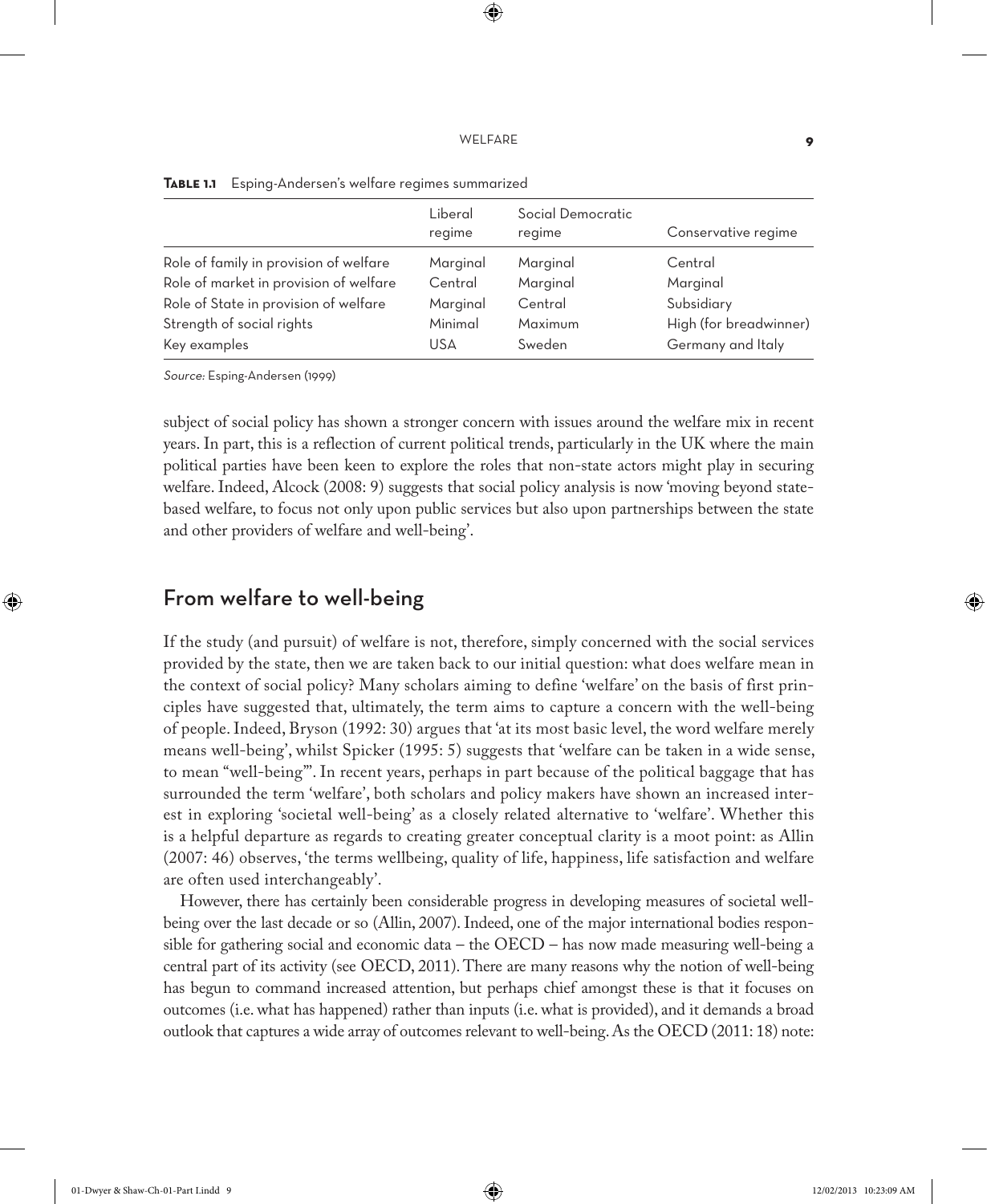⊕

Defining well-being is challenging because it requires looking at many aspects of people's lives […] most experts and ordinary people around the world would agree that it requires meeting various human needs, some of which are essential (e.g. being in good health), as well as the ability to pursue one's goals, to thrive and feel satisfied with their life.

A fundamental distinction can be drawn between measures of 'objective' and 'subjective' well-being, the former being based on material or social circumstances that can be externally verified (e.g. the level of a household's income) whereas the latter is based on self-assessment (e.g. an individual's personal assessment of how satisfied they are with their life). Most commentators agree that strong measures of well-being encompass both, and the OECD's Better Life Index (OECD, 2011: 25) includes data on the following components:

- income and wealth (e.g. household income)
- jobs and earnings (e.g. the employment rate)
- quality of housing (e.g. number of rooms per person)
- health status (e.g. life expectancy)
- work and life (e.g. time devoted to leisure)
- education and skills (e.g. educational attainment)
- social connections (e.g. the extent of social networks)
- civic engagement and governance (e.g. voter turn-out)
- environmental quality (e.g. air quality)
- personal security (e.g. murder rate)
- subjective well-being (e.g. life satisfaction).

Much of the increased interest in well-being has, arguably, come from outside the subject of social policy, particularly from Economics where an expanding number of analysts have begun to look beyond (growth in) national income as the main measure of social progress (Allin, 2007). However, each of the items included in the OECD Better Life Index is of direct relevance to social policy in a high-income democratic country such as the UK, and it has been suggested that social policy analysts have focused too heavily on issues around money (e.g. levels of income poverty) rather than focusing on broader conceptions of social well-being. Similarly, there has been a tendency to see welfare as being represented by welfare state inputs (e.g. the level of public spending) or outputs (e.g. the number of schools, hospitals, teachers, doctors), rather than focusing on the outcomes – improved welfare – that ought to be our core concern. A focus on well-being helps rectify this. Indeed, Dean (2006: 1) argues: 'My preference […] is for the term "well-being" rather than "welfare" because well-being is about how well people *are*, not how well they *do* (which, strictly speaking, is what welfare means)'.

Though close connections between the notions of welfare and well-being mean the exploration of measures of well-being may help flesh out a practical understanding of welfare, we should note that not everyone agrees that the two terms can or should be seen as so closely related as to be near interchangeable. As Spicker (1995: 5) suggests, 'It is probably truer to say that social policy is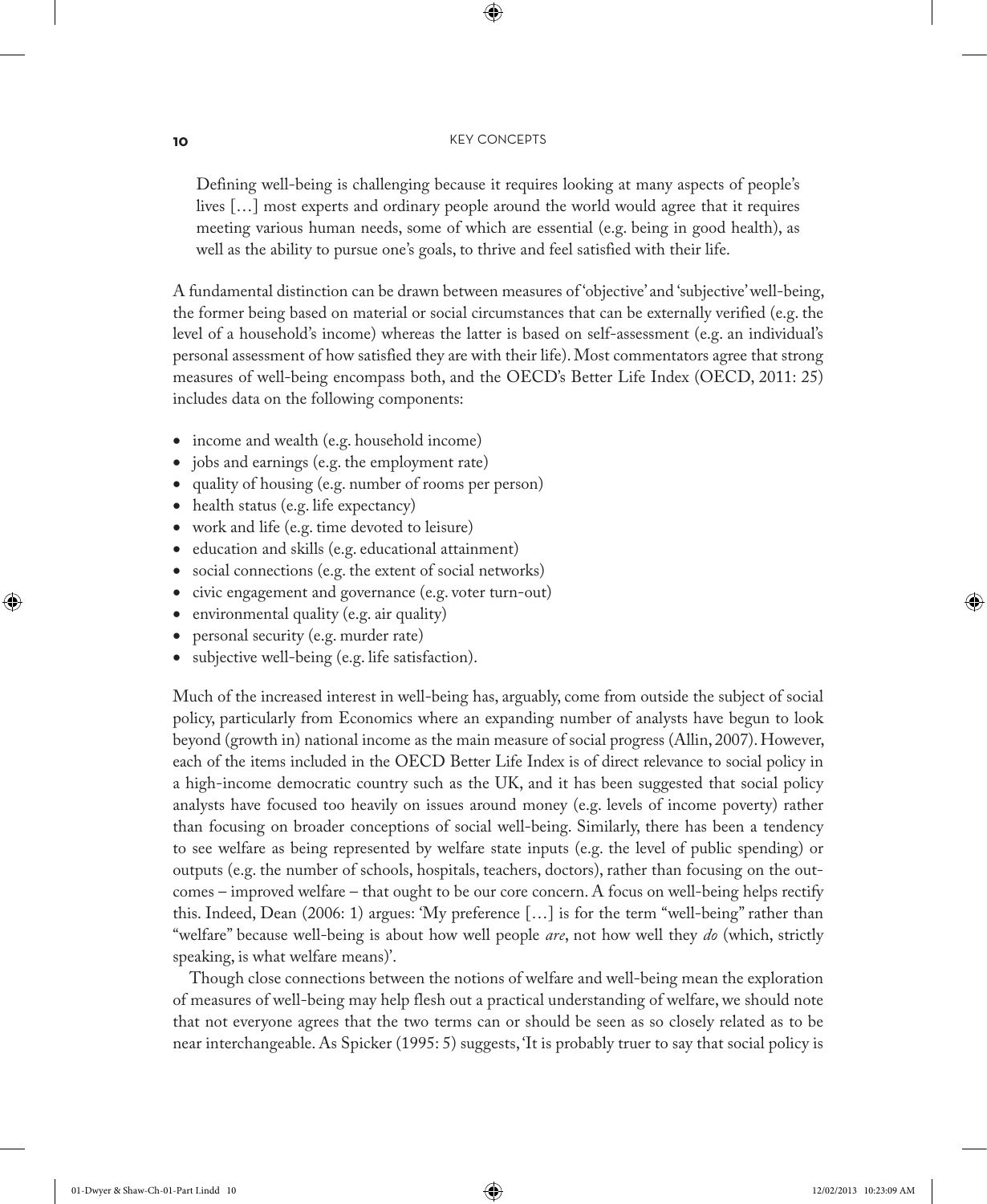#### Welfare **11**

⊕

concerned with people who lack well-being'. Indeed, there are those who remain sceptical about the well-being agenda which, in its most extreme form, asks us to focus on 'happiness' as the guiding goal of government policy (Layard, 2006). Though the notion of boosting happiness as the ultimate measure of social progress has a simple appeal, there is a risk that politicians might use such an approach as a smokescreen to deflect attention away from thorny and costly issues such as reducing poverty or income inequality.

#### Summary/Conclusions

- � There are good reasons why 'welfare' is such a slippery concept. It means different things in different contexts and has a normative dimension that is impossible to escape.
- � We can distinguish between the 'promise' and the 'practice' of the welfare state: the vision of a fair society that might be achieved and what is actually provided by government for citizens in terms of benefits and services.
- � Deceptively simple and commonly used phrases such as 'the welfare state' are laden with normative assumptions about the desired scope, scale and structure of social services. Accordingly, questions such as 'What is the welfare state?' or 'Does the UK have a welfare state?' lack simple answers.
- � Questions about the nature of 'welfare' cannot be value free and they demand we ask the question of 'whose welfare?'. The welfare state is not a neutral player, structuring society and with the potential to reinforce social divisions. Though social policies have boosted the welfare of many, this has often been at the expense of the welfare of others.
- Welfare is never simply about the 'welfare state'. We will typically find a mixed economy of welfare, with the state, market, families and local communities playing a role in the delivery of welfare.
- Welfare and well-being are sometimes used interchangeably and are closely related notions. A focus on the latter might help us to remain fixed on the outcomes we are seeking – the 'promise' of welfare – rather than on the money we spend or services we provide – the 'practice' of welfare.

## **Questions**

- 1 How would you define the welfare state?
- 2 Pick an area of social policy you are familiar with: how far do you think current policies in this sphere reinforce social divisions and how far do they serve to ameliorate them?
- 3 With reference to a core area of social policy such as health care, education or social security – what roles do you think the state, market, family, voluntary sector and local communities play in the delivery of welfare?
- 4 What indicators would you include in a measure of societal well-being?

♠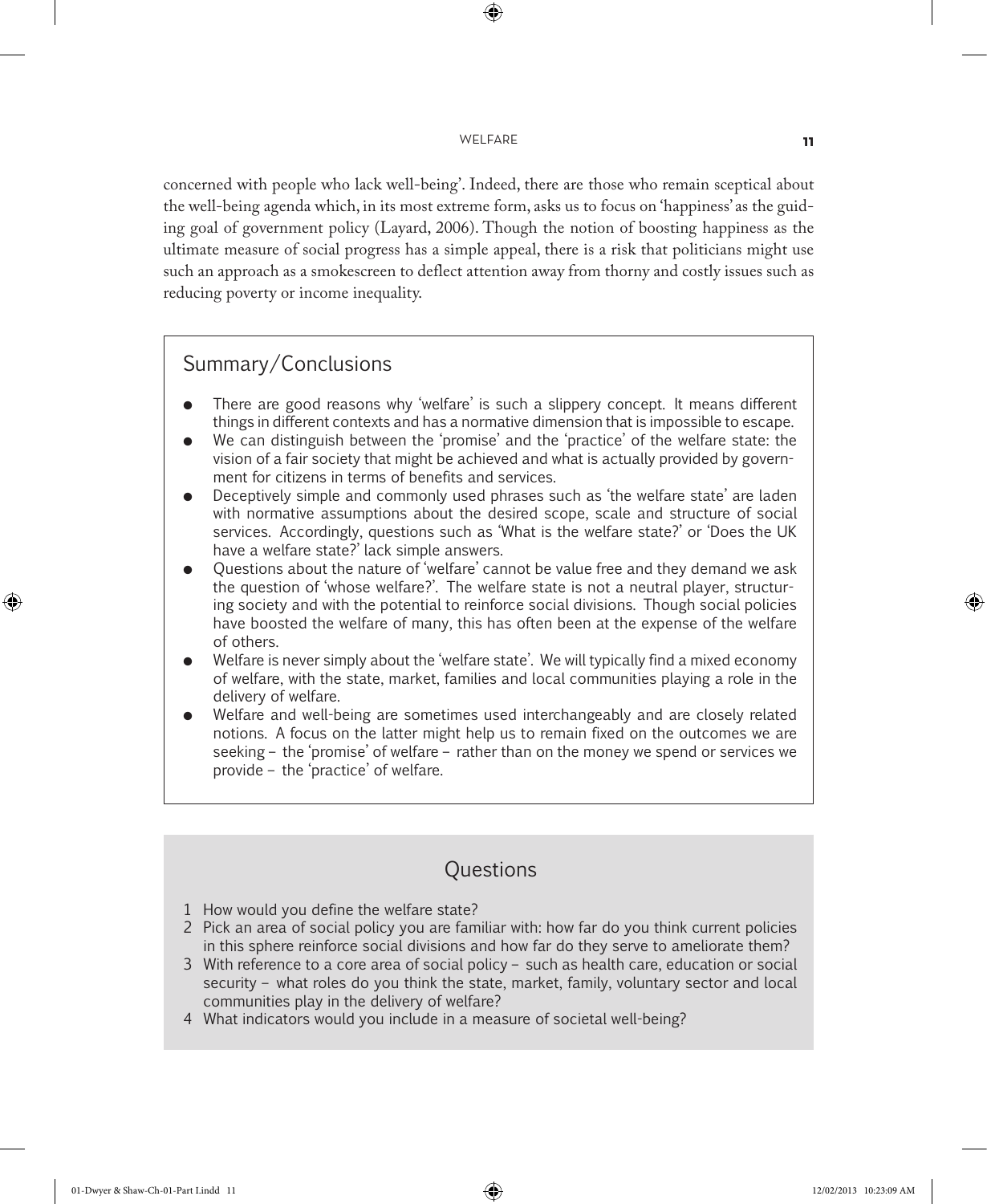⊕

## Recommended reading

- Alcock, P., Glennerster, H., Oakley, A. and Sinfield, A. (2001) *Welfare and Wellbeing: Richard Titmuss's Contribution to Social Policy*. Bristol: The Policy Press. Though written over 50 years ago, Titmuss's classic essay on the social divisions of welfare remains relevant today. It is reprinted here as Chapter 2 in Part 2.
- Esping-Andersen, G. (1990) *The Three Worlds of Welfare Capitalism*. Cambridge: Polity. The first chapter of this classic text on welfare capitalism offers a rewarding and theoretically rich review of key definitional issues.
- OECD (2011) *How's Life? Measuring Well-Being*. Paris: OECD. This is a contemporary analysis of well-being across the high-income countries of the world – and the challenges in measuring it.
- Timmins, N. (1995) *The Five Giants: A Biography of the Welfare State*. London: Fontana Press. This is a good introduction to the history of the welfare state in the UK that also deals well with the idea of the welfare state.

### Relevant website

The OECD's Better Life Index page offers an interactive approach to defining and measuring well-being in high income countries – www.oecdbetterlifeindex.org/

## References

♠

- Alcock, P. (2008) 'The subject of social policy', in P. Alcock, M. May and K. Rowlingson (eds) *The Student's Companion to Social Policy* (3rd edn). Oxford: Blackwell.
- Allin, P. (2007) 'Measuring societal wellbeing', *Economic & Labour Market Review*, 1(10): 46–52.

Bochel, C. (2009) 'Exploring the boundaries of social policy', in H. Bochel, C. Bochel, R. Page and R. Sykes (eds) *Social Policy: Themes, Issues and Debates* (2nd edn). Harlow: Pearson Longman.

Bryson, L. (1992) *Welfare and The State: Who Benefits?* Basingstoke: Macmillan.

Cahill, M. (1994) *The New Social Policy*. Oxford: Blackwell.

- Castles, F. (2004) *The Future of the Welfare State: Crisis Myths and Crisis Realities*. Oxford: Oxford University Press.
- Craig, G., Atkin, K., Chattoo, S. and Flynn, R. (eds) (2012) *Understanding 'Race' and Ethnicity*. Bristol: The Policy Press.

Dean, H. (2006) *Social Policy*. Cambridge: Polity.

Esping-Andersen, G. (1990) *The Three Worlds of Welfare Capitalism*. Cambridge: Polity.

Esping-Andersen, G. (1999) *The Social Foundations of Postindustrial Economies*. Oxford: Oxford University Press.

Fraser, D. (2009) *The Evolution of the British Welfare State: A History of Social Policy Since the Industrial Revolution* (4th edn). Basingstoke: Palgrave.